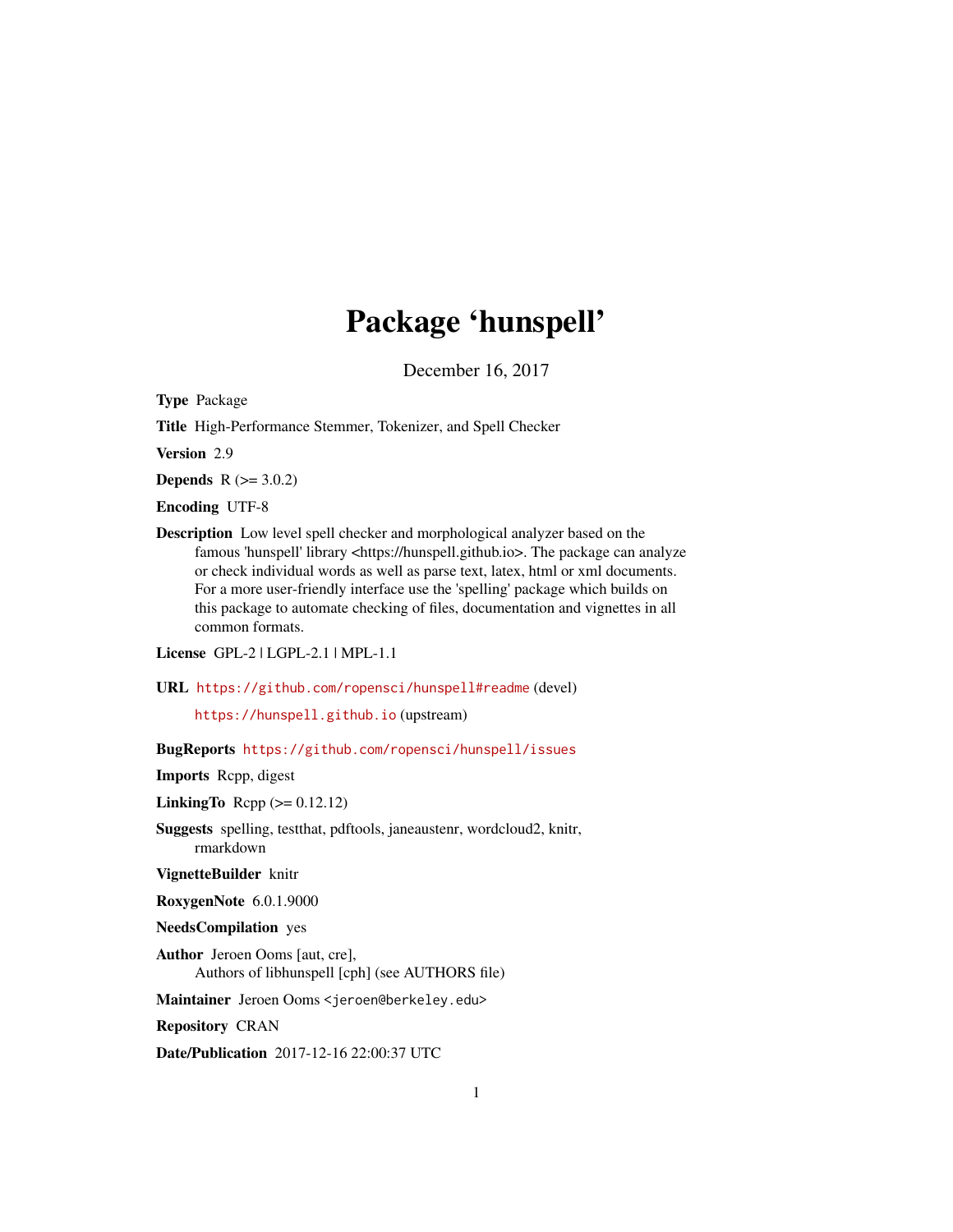### <span id="page-1-0"></span>R topics documented:

|--|--|--|--|--|--|--|--|--|--|--|--|--|--|--|--|--|--|--|--|--|--|--|--|--|--|--|--|--|--|--|--|--|--|--|--|--|--|--|--|--|--|--|--|--|--|

#### **Index** [5](#page-4-0). The second state of the second state of the second state of the second state of the second state of the second state of the second state of the second state of the second state of the second state of the second

<span id="page-1-1"></span>

hunspell *Hunspell Spell Checking and Morphological Analysis*

#### <span id="page-1-2"></span>Description

The [hunspell](#page-1-1) function is a high-level wrapper for finding spelling errors within a text document. It takes a character vector with text (plain, latex, man, html or xml format), parses out the words and returns a list with incorrect words for each line. It effectively combines [hunspell\\_parse](#page-1-2) with [hunspell\\_check](#page-1-2) in a single step. Other functions in the package operate on individual words, see details.

#### Usage

```
hunspell(text, format = c("text", "man", "latex", "html", "xml"),
 dict = dictionary("en_US"), ignore = en_stats)
hunspell_parse(text, format = c("text", "man", "latex", "html", "xml"),
 dict = dictionary("en_US"))
hunspell_check(words, dict = dictionary("en_US"))
hunspell_suggest(words, dict = dictionary("en_US"))
hunspell_analyze(words, dict = dictionary("en_US"))
hunspell_stem(words, dict = dictionary("en_US"))
hunspell_info(dict = dictionary("en_US"))
dictionary(lang = "en_US", affix = NULL, add_words = NULL, cache = TRUE)
```
#### Arguments

| text   | character vector with arbitrary input text                                                                           |
|--------|----------------------------------------------------------------------------------------------------------------------|
| format | input format; supported parsers are text, latex, man, xml and html.                                                  |
| dict   | a dictionary object or string which can be passed to dictionary.                                                     |
| ignore | character vector with additional approved words added to the dictionary                                              |
| words  | character vector with individual words to spell check                                                                |
| lang   | dictionary file or language, see details                                                                             |
| affix  | file path to corresponding affix file. If NULL it is is assumed to be the same path<br>as dict with extension . aff. |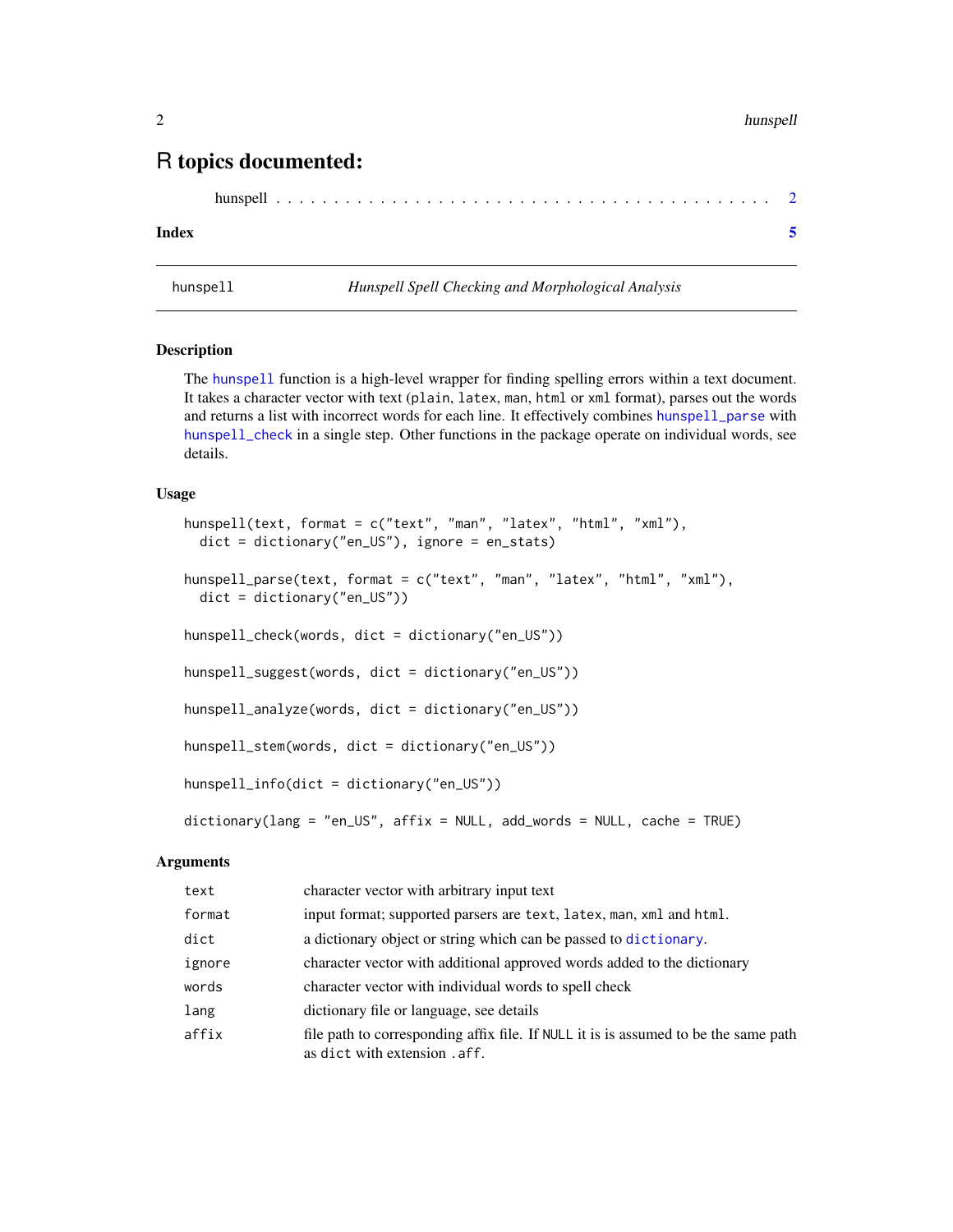#### <span id="page-2-0"></span>hunspell 3

| add words | a character vector of additional words to add to the dictionary |
|-----------|-----------------------------------------------------------------|
| cache     | speed up loading of dictionaries by caching                     |

#### Details

Hunspell uses a special dictionary format that defines which stems and affixes are valid in a given language. The [hunspell\\_analyze](#page-1-2) function shows how a word breaks down into a valid stem plus affix. The [hunspell\\_stem](#page-1-2) function is similar but only returns valid stems for a given word. Stemming can be used to summarize text (e.g in a wordcloud). The [hunspell\\_check](#page-1-2) function takes a vector of individual words and tests each one for correctness. Finally [hunspell\\_suggest](#page-1-2) is used to suggest correct alternatives for each (incorrect) input word.

Because spell checking is usually done on a document, the package includes some parsers to extract words from various common formats. With [hunspell\\_parse](#page-1-2) we can parse plain-text, latex and man format. R also has a few built-in parsers such as [RdTextFilter](#page-0-0) and [SweaveTeXFilter](#page-0-0), see also [?aspell](#page-0-0).

The package searches for dictionaries in the working directory as well as in the standard system locations. Additional search paths can be specified by setting the DICPATH environment variable. A US English dictionary (en\_US) is included with the package; other dictionaries need to be installed by the system. Most operating systems already include compatible dictionaries with names such as [hunspell-en-gb](https://packages.debian.org/sid/hunspell-en-gb) or [myspell-en-gb.](https://packages.debian.org/sid/myspell-en-gb)

To manually install dictionaries, copy the corresponding .aff and .dic file to ~/Library/Spelling or a custom directory specified in DICPATH. Alternatively you can pass the entire path to the .dic file as the dict parameter. Some popular sources of dictionaries are [SCOWL,](http://wordlist.aspell.net/dicts/) [OpenOffice,](http://ftp.snt.utwente.nl/pub/software/openoffice/contrib/dictionaries/) [debian,](http://archive.ubuntu.com/ubuntu/pool/main/libr/libreoffice-dictionaries/?C=S;O=D) [github/titoBouzout](https://github.com/titoBouzout/Dictionaries) or [github/wooorm.](https://github.com/wooorm/dictionaries)

Note that hunspell uses [iconv](#page-0-0) to convert input text to the encoding used by the dictionary. This will fail if text contains characters which are unsupported by that particular encoding. For this reason UTF-8 dictionaries are preferable over legacy 8-bit dictionaries.

#### Examples

```
# Check individual words
words <- c("beer", "wiskey", "wine")
correct <- hunspell_check(words)
print(correct)
# Find suggestions for incorrect words
hunspell_suggest(words[!correct])
# Extract incorrect from a piece of text
bad <- hunspell("spell checkers are not neccessairy for langauge ninja's")
print(bad[[1]])
hunspell_suggest(bad[[1]])
# Stemming
words <- c("love", "loving", "lovingly", "loved", "lover", "lovely", "love")
hunspell_stem(words)
hunspell_analyze(words)
# Check an entire latex document
```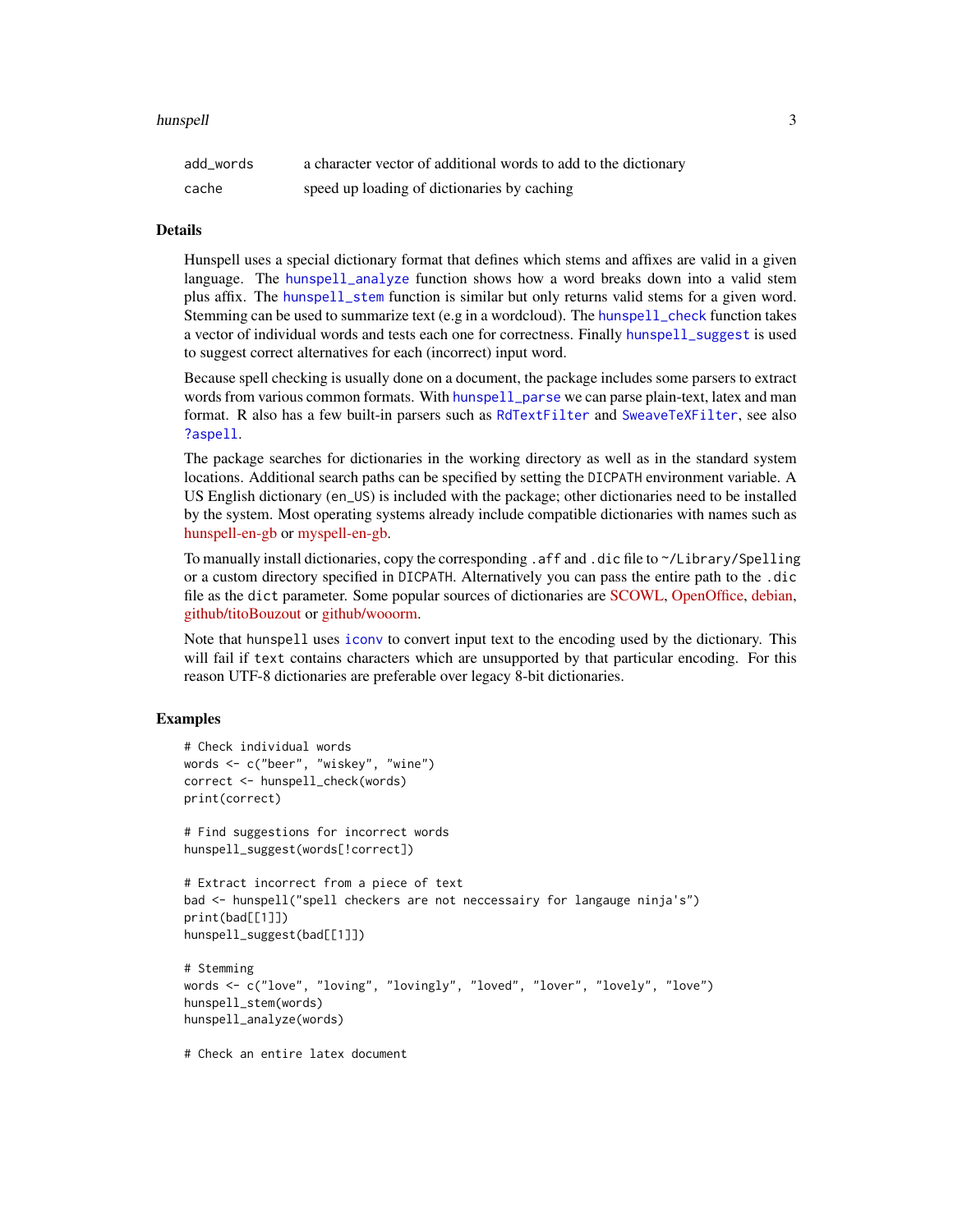```
4 hunspell
```

```
tmpfile <- file.path(tempdir(), "1406.4806v1.tar.gz")
download.file("https://arxiv.org/e-print/1406.4806v1", tmpfile, mode = "wb")
untar(tmpfile, exdir = tempdir())
text <- readLines(file.path(tempdir(), "content.tex"), warn = FALSE)
bad_words <- hunspell(text, format = "latex")
sort(unique(unlist(bad_words)))
# Summarize text by stems (e.g. for wordcloud)
```

```
allwords <- hunspell_parse(text, format = "latex")
stems <- unlist(hunspell_stem(unlist(allwords)))
words <- head(sort(table(stems), decreasing = TRUE), 200)
```